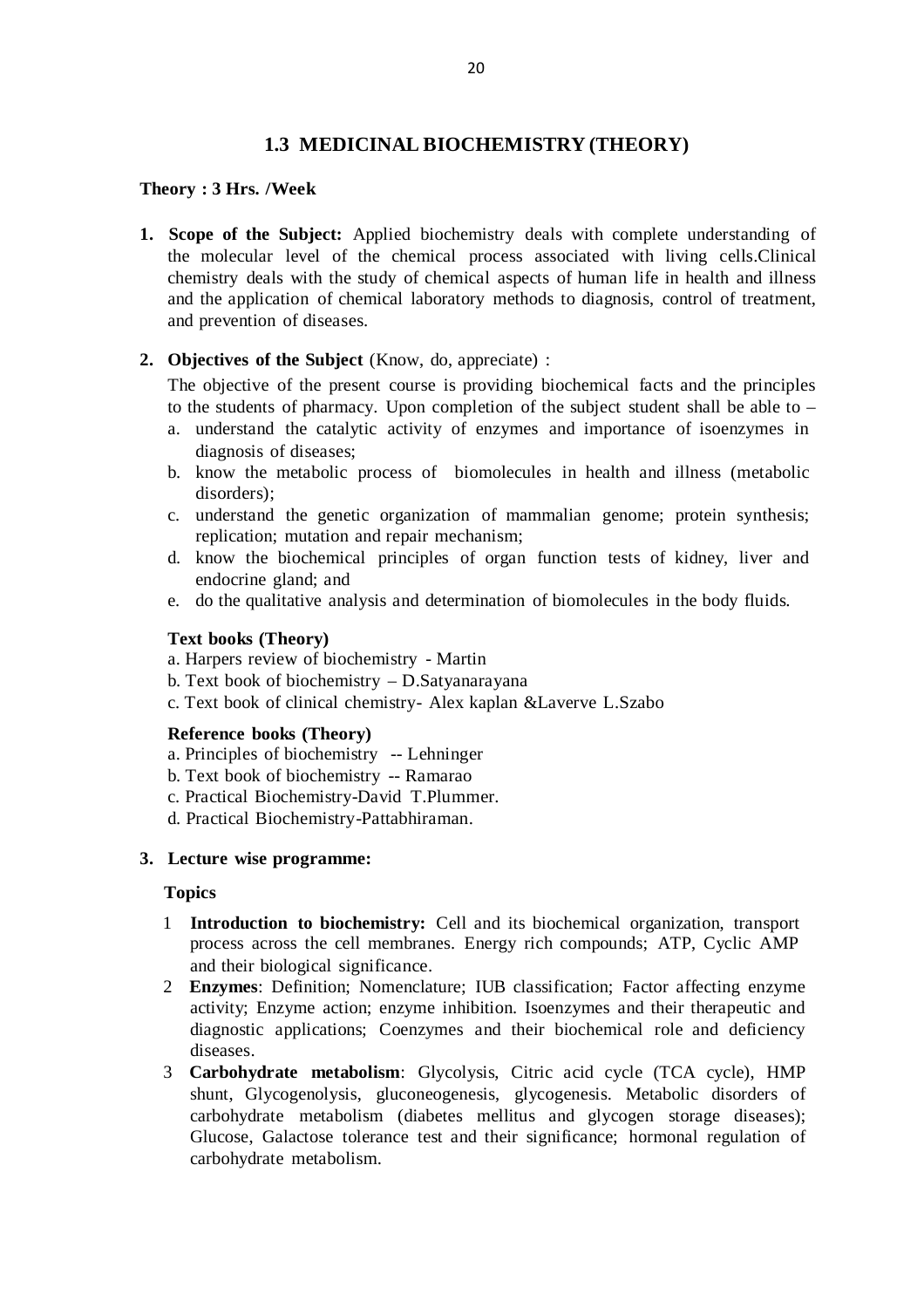- 4 Lipid metabolism: Oxidation of saturated ( $\square$ -oxidation); Ketogenesis and ketolysis; biosynthesis of fatty acids, lipids; metabolism of cholesterol; Hormonal regulation of lipid metabolism. Defective metabolism of lipids (Atheroslerosis, fatty liver, hypercholesterolmiea).
- 5 **Biological oxidation:** Coenzyme system involved in Biological oxidation. Electron transport chain (its mechanism in energy capture; regulation and inhibition); Uncouplers of ETC; Oxidative phosphorylation;
- 6 **Protein and amino acid metabolism:** protein turn over; nitrogen balance; Catabolism of Amino acids (Transamination, deamination & decarboxylation). Urea cycle and its metabolic disorders; production of bile pigments; hyperbilirubinemia, porphoria, jaundice. Metabolic disorder of Amino acids.
- 7 **Nucleic acid metabolism:** Metabolism of purine and pyrimidine nucleotides; Protein synthesis; Genetic code; inhibition of protein synthesis; mutation and repair mechanism; DNA replication (semiconservative /onion peel models) and DNA repair mechanism.
- 8 **Introduction to clinical chemistry: Cell**; composition; malfunction; Roll of the clinical chemistry laboratory.
- 9 **The kidney function tests:** Role of kidney; Laboratory tests for normal function includes
	- a) Urine analysis (macroscopic and physical examination, quantitative and semiquantitative tests.)
	- b) Test for NPN constituents. (Creatinine /urea clearance, determination of blood and urine creatinine, urea and uric acid)
	- c) Urine concentration test
	- d) Urinary tract calculi. (stones)
- 10 **Liver function tests:** Physiological role of liver, metabolic, storage, excretory, protective, circulatory functions and function in blood coagulation.
	- a) Test for hepatic dysfunction-Bile pigments metabolism.
	- b) Test for hepatic function test- Serum bilirubin, urine bilirubin, and urine urobilinogen.
	- c) Dye tests of excretory function.
	- d) Tests based upon abnormalities of serum proteins.
	- Selected enzyme tests.
- 11 **Lipid profile tests:** Lipoproteins, composition, functions. Determination of serum lipids, total cholesterol, HDL cholesterol, LDL cholesterol and triglycerides.
- 12 **Immunochemical techniques** for determination of hormone levels and protein levels in serum for endocrine diseases and infectious diseases.

Radio immuno assay (RIA) and Enzyme Linked Immuno Sorbent Assay (ELISA)

13 **Electrolytes:** Body water, compartments, water balance, and electrolyte distrubution. Determination of sodium, calcium potassium, chlorides, bicarbonates in the body fluids.